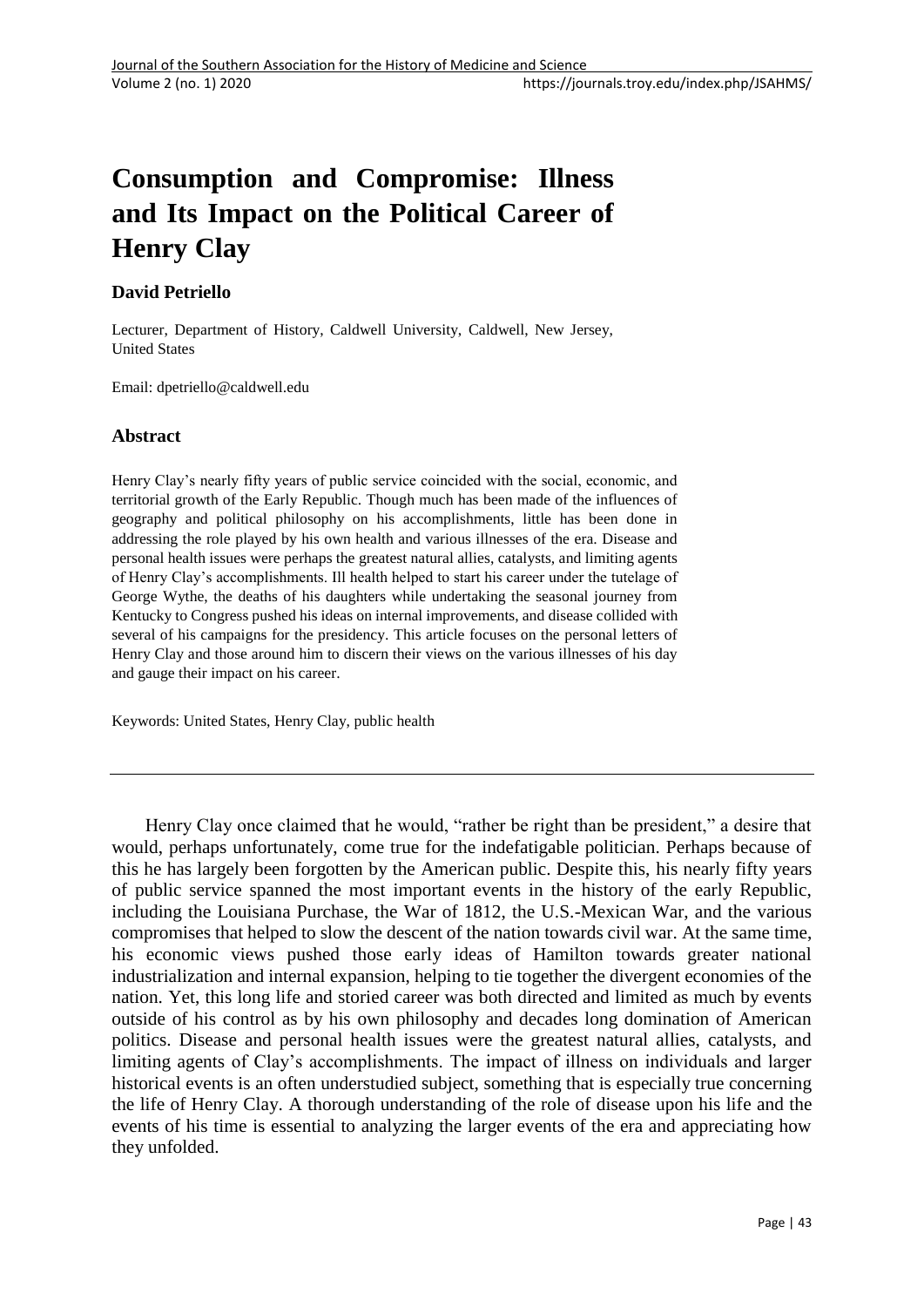A few years after Clay's birth in 1777, his father John fell seriously ill, leaving him, "very sick & week [sic]," and producing his death shortly afterwards.<sup>1</sup> Only thirty-eight years old at the time, the dying John Clay did his best to provide for his large family in his will, but in the uncertain and dangerous conditions of Revolutionary Virginia, his young widow was justifiably apprehensive. British raids in the region and internecine conflict were a harsh reality of the war. Though family legend later exaggerated the Clays' encounter with Col. Tarleton as he raided through the region in 1781, it certainly would have further magnified Elizabeth Clay's emotional and monetary instability. "I recollect […] a visit made by Tarleton's troops to the house of my mother, and of their running their swords into the new-made graves of my father and grand-father […]. [T]hat visit is vividly remembered, and it will be to the last moment of my life."<sup>2</sup>

In 1782, Elizabeth Clay subsequently remarried to Captain Henry Watkins, one of her deceased husband's cousins. At a time when slaves equated to social standing more than economic productivity, the marriage to Watkins brought both land and seventeen enslaved persons to the Clay household.<sup>3</sup> As this tripled the number of slaves owned by the family, it provided a basis by which its members could slowly rise up the socio-economic pyramid of post-Revolutionary Virginia.

Illness again came to the aid of Clay's initial rise in the 1790s. While working in Richmond, Clay was able to secure a clerk position at the Virginia Chancery Court through his step-father's machinations. Shortly after joining the court, he was rescued from an obscure career of filing briefs by his impeccable penmanship. George Wythe, the famed legal scholar and signer of the Declaration of Independence, had apparently taken notice of Clay's handwriting and asked that the young man become his assistant. Rheumatism or gout had begun to cripple Wythe's right-hand, necessitating an amanuensis. In a letter to Thomas Jefferson in 1788, Wythe lamented that, "To write is difficult, and sometimes a little painful; caused by a weakness in my right thumb. I should suppose it to be a gout.<sup>44</sup> While the aging politician slowly taught himself how to write with his other hand, Clay served as his transcriber during the early  $1790s$ <sup>5</sup>

Clay's time with Wythe helped to define much of his later beliefs and character. The latter's views on politics and slavery did much to mold the future senator. Only a few years later, during the debate about whether to amend the recently adopted constitution of Kentucky, Clay opined that "All America acknowledges the existence of slavery to be an evil […] the sooner we attempt its destruction the better."<sup>6</sup> While these ideas can be considered radical for a slave-owner such as Clay, they were not for a student of Wythe. As a slightly later writer suggested, "Mr. Wythe, to the day of his death, was for simple abolition."<sup>7</sup> Throughout Clay's life, he used the metaphor of disease to discuss the issue of slavery. During debates over the establishment of the American Colonization Society and its efforts to remove former slaves to

<sup>&</sup>lt;sup>1</sup> "Biographical and Genealogical Notes and Queries," *The William and Mary Quarterly* 14, no. 2 (April 1934): 174-179.

<sup>2</sup> Henry Clay, quoted in Epes Sargent, *The Life and Public Services of Henry Clay* (New York: Greeley & McElrath, 1844), 72.

<sup>3</sup> David S. Heider, *Henry Clay: The Essential American* (New York: Random House, 2010), 13.

<sup>4</sup> George Wythe to Thomas Jefferson, July 10, 1788, in *The Papers of Thomas Jefferson*, vol. 13, Julian P. Boyd, ed. (Princeton: Princeton University Press, 1956), 329-330.

<sup>5</sup> George Wythe to Thomas Jefferson, April 10, 1800, in *The Papers of Thomas Jefferson*, vol. 31, Barbara B. Oberg, ed. (Princeton: Princeton University Press, 2004), 494.

<sup>6</sup> Quoted in James Ramage, *Kentucky Rising: Democracy, Slavery, and Culture from the Early Republic to the Civil War* (Lexington: University Press of Kentucky, 2011), 38.

<sup>7</sup> Benjamin Watkins Leigh, *The Letter of Appomatox to the People of Virginia* (Richmond: Thomas White, 1832), 43.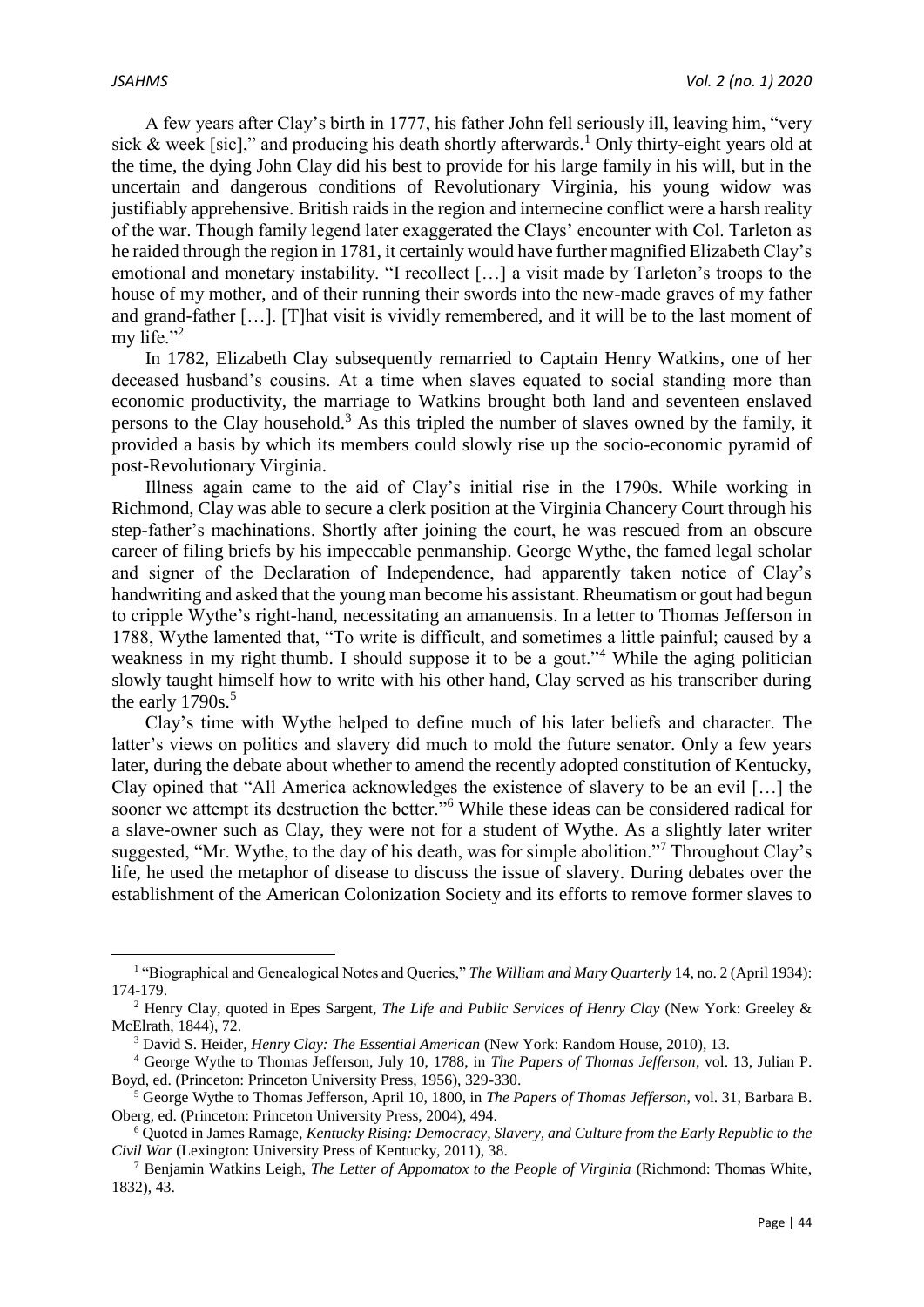Liberia, he stated, "Slavery is a chronic disease, and I believe that in such maladies speedy recovery is not expected."<sup>8</sup>

Thanks to Wythe's political influence, Clay was also able to gain a position in the office of the state attorney general, Robert Brooke.<sup>9</sup> The latter helped Clay to continue his studies of the law and by late 1797 he appeared before the bar and was granted a license to practice in the state of Virginia. Unable to find employment in Richmond, though, Clay decided to venture west and join his mother in Kentucky. Wythe's illness had helped to elevate the young man, creating an established and well-educated lawyer.

Clay's appointment to the Senate in 1806 and eventual election to the House in 1810 finally brought him into the national spotlight. Though the youngest Speaker of the House to date, he was an active member of the body, devoting considerable time to his duties, often at the expense of his family's health. Clay's decades of service in the capital necessitated yearly travel between Kentucky and Washington, often in the cold of winter or the heat of summer. Several of these expeditions proved to be deadly to family members who accompanied him. During the winter of 1816 as the family trudged towards the capital, his infant daughter Laura fell deathly ill. Writing to Christopher Hughes, Clay mentioned that, "Mrs. Clay & all my children, except my two sons, are with me. Unfortunately, the youngest of them, Laura, took the whooping cough on the journey, and we are at this moment despairing of the recovery of the youngest Laura."<sup>10</sup> She died a week later and was buried in the Congressional Cemetery.

Washington itself was well known for its unhealthy environment, with seasonal fevers blamed for various sicknesses and the deaths of officials and their family members. Each year, congressmen and their families carefully weighed the decision of whether to risk either the pestilential terrors of the capital or the illnesses of travel. In fact, Clay himself pointed to the surprising lack of illness in the city in 1817 as justification for keeping his family there in the fall. "My family continues to enjoy good health, and I believe I shall not take them out of the City, if it should continue to be as healthy as it is at present- Lucretia's situation renders travelling particularly inconvenient."<sup>11</sup> As his middle daughter was close to giving birth, Clay felt the possibility of her contracting fever was less likely than the dangers associated with returning to Kentucky.

Several years later, in 1823, Lucretia did fall seriously ill. Clay cited her illness as a reason for his not attending court hearings in Cincinnati regarding arguments being made against the U.S. Bank. "One of my daughters is extremely ill, and I could not think of separating myself from her so far as Cincinnati."<sup>12</sup> Despite his decision to remain close to his ailing daughter, Clay was able to do little to help her, and she passed away a week later.

Clay's personal experiences with the travails of interstate travel in the early Jeffersonian Era certainly had an effect on his views of infrastructure. His letters made frequent references to the conditions of the roads connecting Kentucky to the capital, commenting on the tremendously negative effects that weather had on travel.<sup>13</sup> In 1817, he wrote to William Thornton that, "Still I should think that, until the Country is more cultivated, occasional instances of Ague & fever & intermittens will occur in the months of August & September".<sup>14</sup> Clearly though, the death of several of his children while *en route* to Washington would have

<sup>8</sup> Robert V. Reminin, *Henry Clay: Statesman for the Union* (New York: W. W. Norton, 1991), 440.

**.** 

<sup>9</sup> Reminin, *Henry Clay*, 12.

<sup>&</sup>lt;sup>10</sup> Henry Clay to Christopher Hughes, Jr., December 8, 1816, in Henry Clay, *The Papers of Henry Clay, Vol. 2* (Lexington: University of Kentucky Press, 1961), 259.

<sup>11</sup> Henry Clay to John Hart, September 11, 1817, in *The Papers of Henry Clay, Vol. 2*, 379.

<sup>12</sup> Henry Clay to Nicholas Biddle, June 11, 1823, in *The Papers of Henry Clay, Vol. 3* (Lexington: University of Kentucky Press, 1963), 430.

<sup>13</sup> See Henry Clay to Benjamin Howard, March 12, 1811, in *The Papers of Henry Clay, Vol. 1* (Lexington: University of Kentucky Press, 1959), 548.

<sup>14</sup> Henry Clay to William Thornton, December 6, 1817, in *The Papers of Henry Clay, Vol. 2*, 407.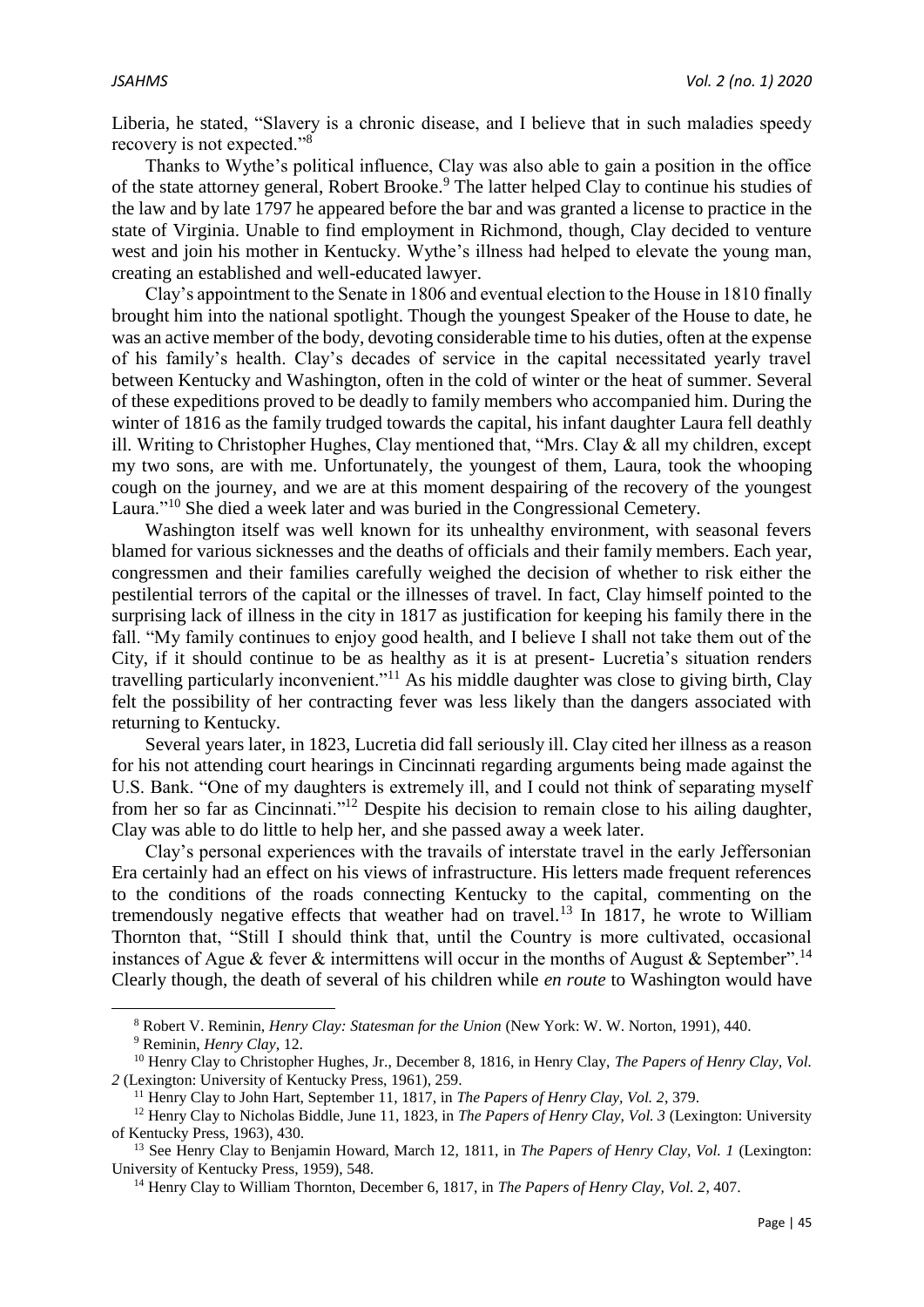certainly personalized the terrible reality of transportation in the country. During his time in the House, he constantly pushed for the expansion of roads to the West, lambasting Congress for failing to stretch the Cumberland road beyond Wheeling, so, "that we might have a way to reach the Capitol of our country...in the advancement of the national prosperity."<sup>15</sup> Interestingly, Clay's children were not the only ones to suffer health issues and death in the journey west towards Kentucky. The young politician had purchased four Hereford red cattle from England in 1816 in hopes of breeding them here. Though all four made it safely across the Atlantic Ocean, the 150-mile journey from Baltimore to Virginia proved to be deadly, killing off one of the prized cattle.<sup>16</sup>

Yet at the same time, disease proved to be one of Clay's greatest allies during the Election of 1824, specifically the tragic illness of William Crawford. Following the collapse of the First Party System and the ascendency of the Jeffersonian Republican Party, the political landscape became more split by personalities than policies. Debate over who would follow James Monroe to the presidency in 1825 became more of an inner party decision than a general contest. A powerful section of the Republican Party settled upon William Crawford as the choice to succeed. Langdon Cheves wrote to Clay as early as 1822 that, "Crawford will be Supported because it is believed he will be Strongly Supported elsewhere."<sup>17</sup> Likewise, Senator Samuel Smith of Maryland, in a letter to Jefferson, wrote that, "M<sup>r</sup>Crawford is the best Candidate for that Office, and I shall give him my support."<sup>18</sup> Apart from some support for John Ouincy Adams in New England and Clay's own base in Kentucky, the majority of the country seemed comfortably behind Crawford. Private talk about his lack of ability or concerns over the democratic paradox of having the party choose a president for the nation, were drowned out by prospects of an easy and assured transition.

This assured coronation suddenly changed in September of 1823 when William Crawford suffered a debilitating stroke. He appears to have developed erysipelas, better known as St. Anthony's Fire.<sup>19</sup> Typically caused by streptococcus bacteria, the condition left him covered in a large, red rash. As was all too common at the time, the treatment prescribed by his physician proved to be more deadly than the actual illness. An overdose of lobelia apparently caused a paralytic stroke, rendering Crawford blind, deaf, and dumb.<sup>20</sup> Confined to his bed for eight weeks, Crawford's closest associates did their best to restrict the flow of information regarding his condition. His absence was largely written off as a bout of some minor ailment. Writing to James Madison in October of 1823, President Monroe queried, "How is Mr. Crawford- and when do you think that he will be able to move? His family, were recovering their health, when I left the city."<sup>21</sup> John Q. Adams likewise simply lumped Crawford into a larger list of politicians and notables who were seasonally ill at the time.

There has been a very sickly time here these two Months; though not much mortality among persons of your acquaintance…Mr Crawford continues ill at Mr Senator Barbour's in

**.** 

<sup>15</sup> Clay, in *The Papers of Henry Clay, Vol. 2*, 592.

<sup>16</sup> Henry Clay to John S. Skinner, August 19, 1822, in *The Papers of Henry Clay, Vol. 3*, 277.

<sup>17</sup> Langdon Cheves to Henry Clay, November 9, 1822, in *The Papers of Henry Clay, Vol. 3*, 314.

<sup>18</sup> Samuel Smith to Thomas Jefferson, April 24, 1823, *Founders Online,* National Archives, accessed September 29, 2019, https://founders.archives.gov/documents/Jefferson/98-01-02-3481.

<sup>19</sup> Herbert L. Abrams, "Presidential Health and the Public Interest: The Campaign of 1992," *Political Psychology* 16, no. 4 (December 1995): 796. William Wirt, the Anti-Masonic candidate for president in 1832, likewise was stricken with the condition, dying of it in 1834.

<sup>&</sup>lt;sup>20</sup> A. J. Langguth, *Union 1812: The Americans Who Fought the Second War of Independence* (New York: Simon and Schuster, 2006), 390. The exact cause of Crawford's apparent stroke and decline in health is debated, but regardless of its origins, its impact on the election was severe.

<sup>&</sup>lt;sup>21</sup> James Monroe to James Madison, October 17, 1823, in The James Madison Papers at the Library of Congress, Series: Series 2, Additional General Correspondence, 1780-1837, Microfilm Reel: 26. https://www.loc.gov/resource/mjm.26\_1813\_1814/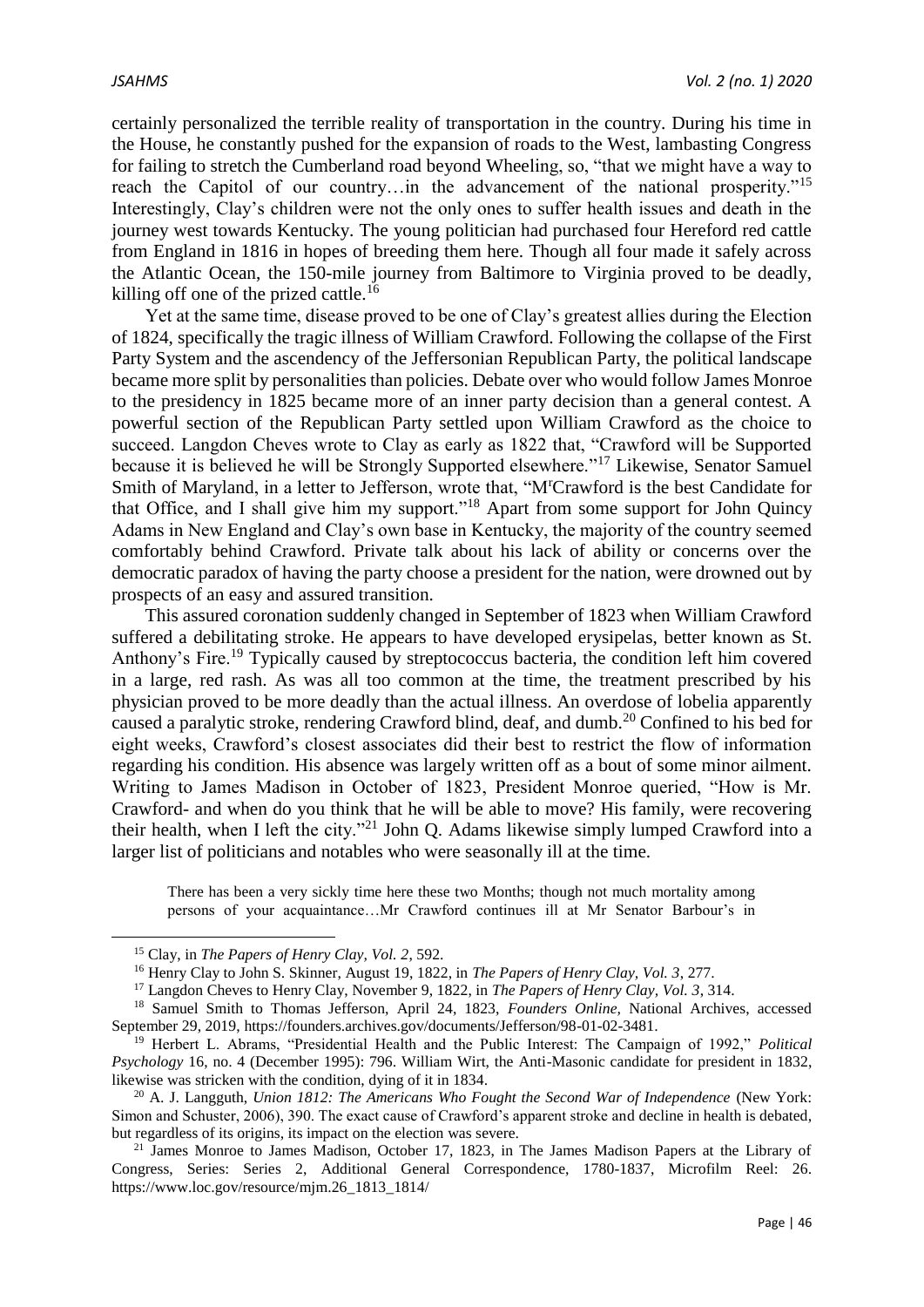Virginia—Mrs Crawford who has just recovered from illness herself, went yesterday accompanied by Dr. Sim, to join her Husband. He is convalescent, but has been so ill, and recovers so slowly that he will probably not be here for several weeks.<sup>22</sup>

Yet as the months wore on, those in the political sphere began to take note of the health of the designated successor. While a nomination caucus held in Congress in February of 1824 officially chose him to represent the party, Crawford's absence from the event spoke volumes. In a letter to James Madison written in April, Crawford himself explained that "the imperfection of my sight obliges me still to make use of the pen of my daughter.<sup> $23$ </sup> Madison's reply of a few days later noted, "I am very sorry for the prolonged weakness of your sight. As it is probably a sympathetic effect of the cause which has impaired your general health, it may be expected to yield to its re-establishment."<sup>24</sup> An attempt by the candidate to travel to Monticello and gain Jefferson's blessing shortly afterwards was derailed by a second illness that only further led people to question his electability.<sup>25</sup>

Due to both the perceived undemocratic nature of the process as well as concerns over the extent of Crawford's illness, states and local party organizations soon moved to nominate rival candidates. In February of 1824, Massachusetts nominated John Quincy Adams and soon after Pennsylvania chose General Andrew Jackson. A relapse of Crawford's condition in late spring and early summer merely worsened his political chances. Writing to Crawford in April, Thomas Jefferson noted that, "I enquire always with anxiety of the state of your health, and am concerned to learn that your convalescence is more slow than I had wished and hoped."<sup>26</sup> A four way contest thus developed between Crawford, Adams, Clay, and Jackson.

Interestingly, while many ignored Crawford's illness, periodicals and commentators seized upon Clay's health scares. Reports surfaced in both late 1822 and 1823 that the senator was dead or dying.<sup>27</sup> Suffering from a "bilious fever," Clay was confined to his bed in Ohio where he had travelled for business. Treatments with mercury seemed to only have worsened his conditions, and at least one newspaper, the *National Intelligencer*, reported his demise.<sup>28</sup> Due to the lack of communication across the states, residents and friends in Louisville believed the worst. Writing in February of 1823, Henry Shaw sarcastically related how, "You was sick-I mourned over it- you died I wept for you- you regained your health, I rejoiced & thanked my God for your deliverance."<sup>29</sup> While his condition improved enough to allow for his return to Kentucky and the nation's capital, his health remained rather frail throughout 1823.

Concurrently, by August of 1824, the full extent of Crawford's condition had become apparent. In a letter to Henry Clay, Josiah Johnson revealed that

Crawford had no doubt a slight paralitic stroke- he speaks with difficulty, & can scarcely pronounce many words- his tongue was much affected- his eyes are still weak- & he is incapable

<sup>22</sup> John Quincy Adams to George Washington Adams (Oct. 21, 1823) *Founders Online,* National Archives, accessed September 29, 2019, https://founders.archives.gov/documents/Adams/99-03-02-4331.

<sup>&</sup>lt;sup>23</sup> William H. Crawford to James Madison, April 8, 1824, in The James Madison Papers at the Library of Congress, Series: Series 1, General Correspondence, 1723-1859, Microfilm Reel: 20. http://hdl.loc.gov/loc.mss/mjm.20\_0825\_0827

<sup>&</sup>lt;sup>24</sup> James Madison to William H. Crawford, April 13, 1824, in The James Madison Papers at the Library of Congress, Series: Series 1, General Correspondence, 1723-1859, Microfilm Reel: 20. http://hdl.loc.gov/loc.mss/mjm.20\_0843\_0844

<sup>25</sup> Dumas Malone, *Jefferson and His Times, Vol. VI: The Sage of Monticello* (Boston: Little Brown & Company, 1981), 432.

<sup>26</sup> Thomas Jefferson to William H. Crawford, April 20, 1824, in *The Papers of Thomas Jefferson*, Retirement Series, Vol. 7, J. Jefferson Looney, ed. (Princeton: Princeton University Press, 2010), 422–426.

<sup>27</sup> James C. Klotter, *Henry Clay: The Man Who Would Be President* (Oxford: Oxford University Press, 2018), 113.

<sup>28</sup> *National Intelligencer*, October 30, 1822.

<sup>29</sup> Henry Shaw to Henry Clay, February 11, 1823, in *The Papers of Henry Clay, Vol. 3*, 372.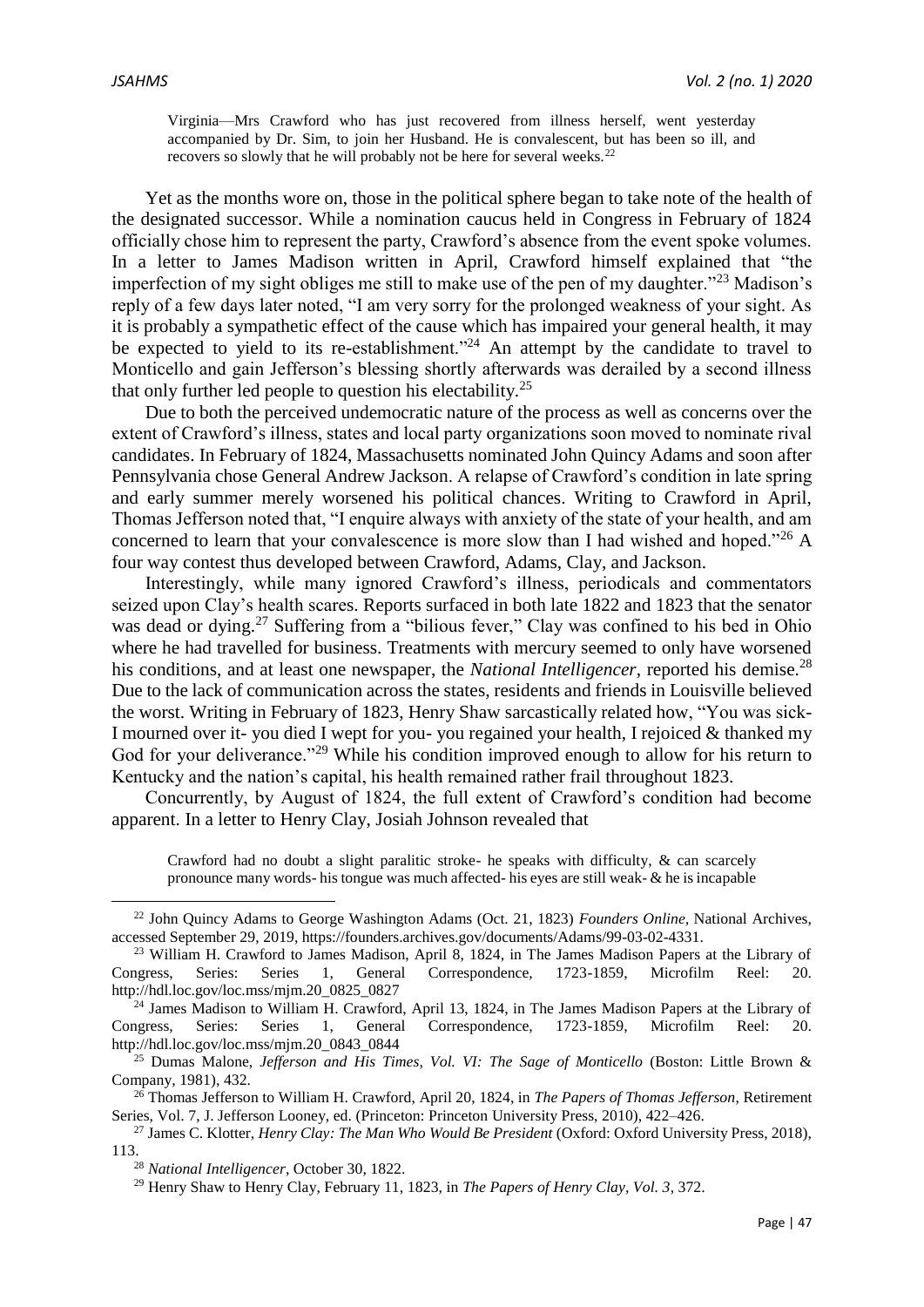$\overline{\phantom{a}}$ 

of reading or writing- & I have no doubt he uses a facsimile. His walk is feeble and hobling- I see no indications of restoration- I see no reason to hope he Can ever recover his faculties- The members of Congress will know the truth of this before they vote  $\&$  if any unfavorable turn should take place it may throw him out of the Contest.<sup>30</sup>

Crawford seems to have actually recovered much of his faculties by the fall of 1824, and many of his more ardent supporters were still reasonably confident of victory in the election. Thomas Jefferson himself noted, "there is nothing publicly interesting. That question will surely lie between Crawford and Adams; and whether it will go into Congress is still uncertain."<sup>31</sup> Yet in the end, Crawford finished a distant third in terms of electoral votes and fourth in popular totals. His victories in Virginia and his home state of Georgia, as well as several electoral votes in New York and Maryland, were enough to edge out Henry Clay but fell far behind Adams and Jackson.

Due to the lack of a clear winner, the Twelfth Amendment was invoked and the vote was thrown into the House of Representatives. The contest that followed was largely between Adams and Jackson, with Crawford syphoning off southern votes from the latter. Clay and Adams then famously orchestrated what became termed the "Corrupt Bargain," pushing enough votes in the West towards Adams to secure his ascension to the presidency. The bitterness that resulted between Adams and Jackson tore the political tranquility of the nation apart and gave birth to the Second Party System. Even some former friends of Clay turned against him, "I did not expect that my old friend Ritchie would join in the general cry…He is struggling for a man, I for the country- he to elevate an unfortunate gentleman worn down by disease."<sup>32</sup> Political parties were reborn in America thanks in part to illness and possibly the misuse of a plant to treat a skin rash. Likewise, Crawford's stroke also aided Clay's own rise to the position of Secretary of State and led to the subsequent political duels with Jackson that defined his legacy.

Henry Clay's initial foray into the State Department continued the trend of disease impacting his personal life. In fact, the year 1825 proved to be the deadliest in the history of the Clay household. The new secretary of state and his family departed for Washington in July, but after only a few days of travel, Clay's twelve-year-old daughter Eliza fell ill outside of Cincinnati. The family halted to consult a physician before continuing on to Lebanon. There, his daughter's condition worsened and the Clays remained for two weeks while doctors tried numerous remedies to address the typhoid that was most likely afflicting her. The new secretary wrote both to his friends to explain the situation as well as to the newly inaugurated president to apologize for his delay. On July 21, Clay wrote to President Adams that, "I have been detained with my family at this place by the illness of one of my children…I regret extremely the occurrence."<sup>33</sup> Several days later, a second letter was dispatched to the White House, "I am still detained here by the illness of my daughter…I am greatly mortified and distressed by the occurrence."<sup>34</sup> On July 25, the local newspaper reported, "We are pleased, however, to learn that there are symptoms of a change for the better and that she is likely to recover, which circumstances will enable Mr. Clay in 5 or 6 days probably to proceed on his journey to

<sup>30</sup> Josiah Johnson to Henry Clay, August 9, 1824, quoted in Klotter, fn. 27.

<sup>31</sup> Thomas Jefferson to Francis Walker Gilmer, October 12, 1824, in Richard Beale Davis, ed., *The Correspondence of Thomas Jefferson and Francis Walker Gilmer* (Columbia: South Carolina University Press, 1946), 112.

<sup>32</sup> Henry Clay to Francis Brooke, February 4, 1825, in Calvin Colton, ed. *The Private Correspondence of Henry Clay* (New York: A.S. Barnes, 1855), 113.

<sup>33</sup> Henry Clay to John Q. Adams, July 21, 1825, in Henry Clay, *The Papers of Henry Clay, Vol. 4* (Louisville: University of Kentucky, 1972), 546.

<sup>34</sup> Henry Clay to John Q. Adams, July 25, 1825, in *The Papers of Henry Clay, Vol. 4*, 550.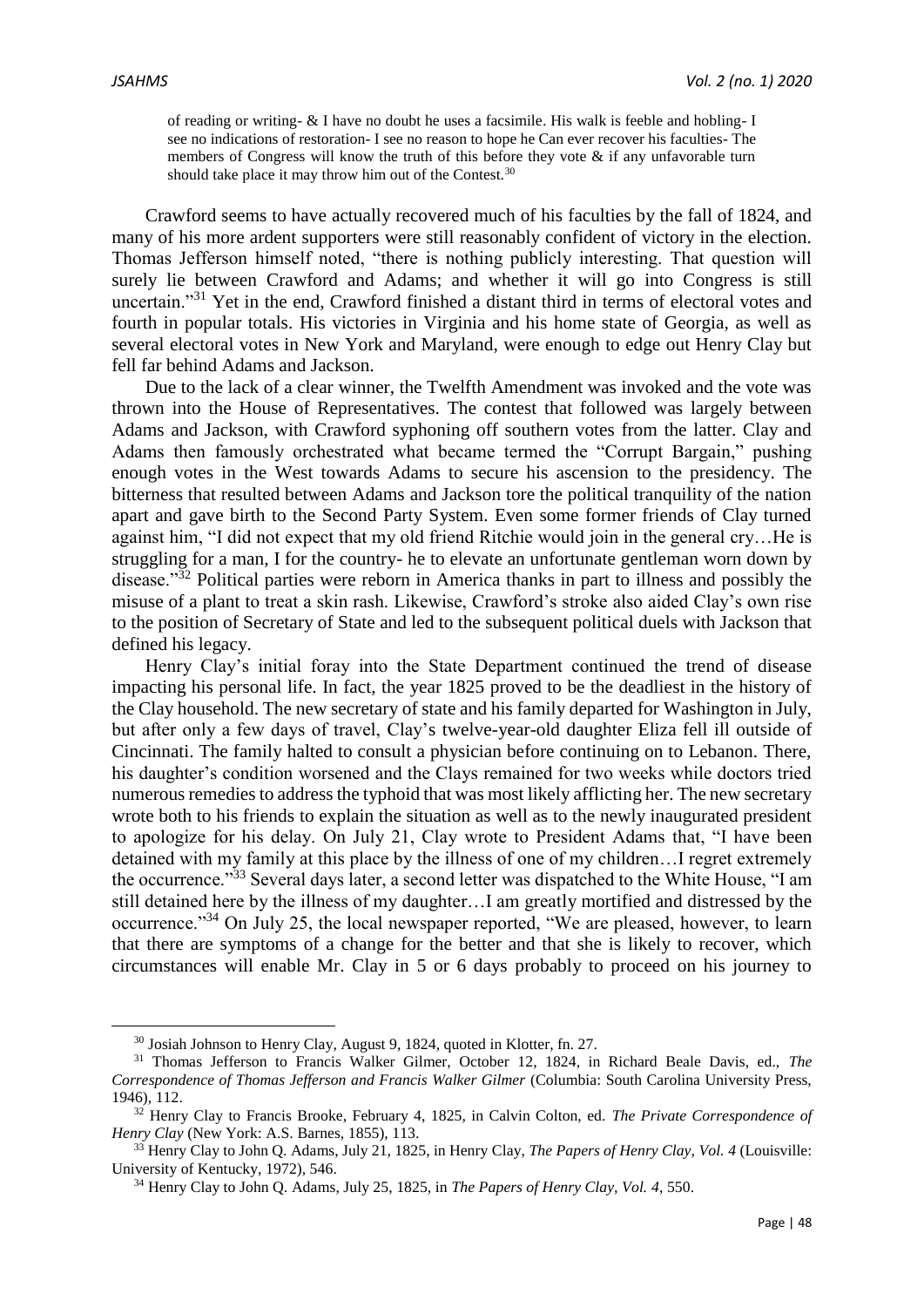Washington."<sup>35</sup> Assured of her eventual recovery, Clay proceeded by himself to the capital, eager to begin work in his new position. Yet only a week later, as Clay was nearing Washington D.C., he read in a local newspaper that his daughter had, in fact, died.

Henry Clay's arrival in the capital brought little relief to himself or his family. His daughter Susan wrote from New Orleans on August 8 to discuss both her sister's illness as well as the general health of her own family:

My eldest son enjoys very good health but his poor little brother has been sick for a long time…he has also had the fever caused by a large abcess [sic] which was forming in his side…I have had the fever two or three times occasioned by my having eaten too much fruit. New Orleans continues to be quite healthy and as the season is advancing we are in hopes we will pass it off without any yellow fever.<sup>36</sup>

Just over a month later Susan was dead at the age of twenty from that very disease. A letter from George Eustis recounted,

Your daughter was taken sick on the  $13<sup>th</sup>$  ins. The news of the death of her sister weighed heavily on her; it depressed her spirits and perceptibly affected her health. The attack was not violent but it was insidious; and her danger was not apprehended until the disease had so far advanced as to render all remedies unavailing. She expired on the 18th...of a malignant fever.<sup>37</sup>

Losing two of his children in such a short span of time weighed heavily on Clay's conscience and altered both his demeanor and work habits. As one historian noted, "Susan's death may well mark the first time Henry questioned his own invincibility."<sup>38</sup> Adams wrote, "Mr. Clay is in deep affliction having lost two daughters in the course of a month… his own health is so infirm that he told me he feared he should resign his office."<sup>39</sup> A contemporary suggested that "the coldness and hauteur of his manner has vanished and a softness and tenderness and sadness characterize his manner."<sup>40</sup> Clay spent his time as secretary of state alternating between working long hours and his own episodes of illness, with the latter largely attributable to the former. Apart from efforts to increase trade with Latin America, he accomplished little of note in the office. The philosophy of Adams, the taint of the Corrupt Bargain, and the various illnesses that assaulted both him and his family, severely limited Clay's accomplishments while in the cabinet.

The rising tide of Jacksonianism, as Clay's adversary rose to the presidency in 1828, took a heavy toll on his health. While visiting the family's home in the capital for the last time in January of 1829, Margaret Bayard Smith recounted that "on the sopha was stretched at full length Mr. Clay face and all, completely cover'd with a dark cloak, which looked like a black pall…I had not seen him for three weeks and was shocked at the alteration in his looks. He was much thinner, very pale, his eyes sunk in his head."<sup>41</sup> Nor was Clay the only stricken member of Adam's inner circle. "Gentlemen came in and enquiries were made about the other sick members of the Cabinet…How strange it is that every member of the administration, should be ill."<sup>42</sup> Far from simple melancholy of loss, Clay's illness drove him to consult the most

**.** 

<sup>35</sup> *The Western Star,* July 25, 1825.

<sup>36</sup> Susan Clay Duralde to Henry Clay, August 8, 1825, in *The Papers of Henry Clay, Vol. 4*, 571.

<sup>37</sup> George Eustis to Henry Clay, September 20, 1825, in *The Papers of Henry Clay, Vol. 4*, 665.

<sup>&</sup>lt;sup>38</sup> Lindsey Apple, *The Family Legacy of Henry Clay: In the Shadow of a Kentucky Patriarch* (Lexington: University of Kentucky Press, 2011), 67.

<sup>39</sup> Allan Kevins, *The Diary of John Q. Adams* (New York: Scribner's and Sons, 1951), 352.

<sup>40</sup> Margaret Bayard Smith to Mrs. Boyd, February 16, 1829, in Margaret Bayard Smith, *The First Forty Years of Washington Society* (New York: Scribner's and Sons, 1906), 276.

<sup>41</sup> Smith to Boyd, in *The First Forty Years of Washington Society,* 256.

<sup>42</sup> Smith to Boyd, in *The First Forty Years of Washington Society*, 257.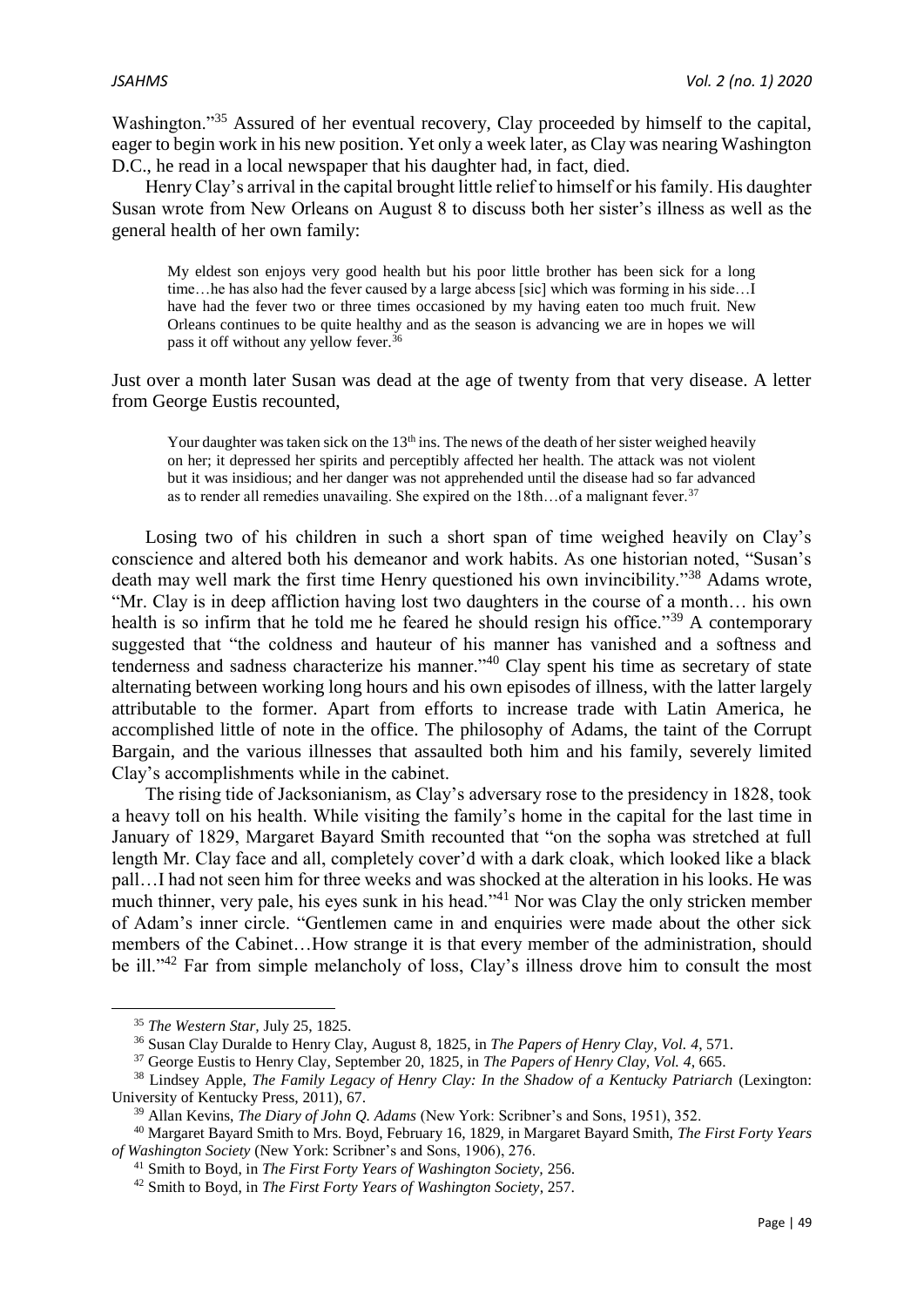1

prominent physician in Philadelphia, Dr. Philip S. Physick. Writing to Clay in February of 1829, Dr. Nathaniel Chapman opined, "Your letter was shown to Dr. Physick who unites with me in sincere regret, that your health is not more improved, though released as you will soon be from the cares  $\&$  vexations of office, we confidently believe in its entire reestablishment."<sup>43</sup> Chapman and Physick's suggestion to Clay was to escape from the world of politics in order to improve his health, but it was advice that was soon ignored.

After a twenty-years absence from the Senate, Clay was returned to that august body by the legislature of Kentucky in late 1831. During the year that followed, he emerged as the most ardent opponent of President Jackson, battling him on numerous issues such as the rechartering of the US Bank and the President's veto of the Maysville Road Bill. Jackson's advance age, failing health, and rumors of his desire not to run for a second term most likely inspired Clay to once again try his hand at running for the presidency. The 65-year-old executive was suffering from a number of disorders brought on in part by his frequent use of lead and mercury. By September of 1829, President Jackson was already discussing his plans for a quiet retirement at the Hermitage.<sup>44</sup> Despite this, Jackson decided to run again against Clay, producing a vicious rematch of the 1824 election.

Disease again emerged as a campaign issue, this time seized upon by the now divergent views of the two men and their respective parties. The year 1832 saw the arrival of cholera in the United States for the first time. The Second Cholera Pandemic had emerged in India in 1828 and, thanks to advances in transportation and British imperialism, by 1832 it reached the shores of America. Soon, one-third of the residents of Manhattan had fled to the countryside to avoid the illness while 4,000 deaths were reported in New Orleans by October. *Vibrio cholerae* thrived in the unsanitary, urban environments produced by the industrial revolution and quickly became a political tool for both parties. Many saw the disease as an affliction of the poor and the sinful. As one contemporary proclaimed, "Cholera was a scourge not of mankind, but of the sinner."<sup>45</sup> Others used it to attack the industrialization and urbanization then sweeping the nation. Clay mentioned the disease frequently in his personal letters, following its progress in Kentucky and discussing possible counter measures and treatments. In keeping with traditional notions of medicine and the humors, Clay praised the use of calomel (mercury chloride) and opium for use as purgative agents.<sup>46</sup>

As with many other issues at the time, the proper way to deal with cholera became a partisan topic. National Republicans generally favored quarantines and restrictions on immigration. Yet these tactics were viewed by Democrats as an affront to personal liberty, while politically the party could not afford to alienate the Irish or slow the arrival of voters. The question of how best to deal with the pandemic entered presidential politics once the Dutch Reform Synod of New York asked for a "general observance of a day of fasting, humiliation, and prayer" from the President. The coming of the pandemic so soon after the unfolding of the Second Great Awakening convinced many Americans of the Biblical nature of the outbreak.

It is, indeed, a very solemn spectacle to see sick persons carried through the streets in such vast numbers…Great fear and much excitement prevail almost amidst all classes of people. The

<sup>43</sup> Nathaniel Chapman to Henry Clay, February 22, 1829, in Henry Clay, *The Papers of Henry Clay, Vol. 7* (Louisville: University of Kentucky, 1982), 625.

<sup>44</sup> Andrew Jackson to John Coffee, September 21, 1829, *Andrew Jackson Papers, 1775-1874*, Series: Series 1, General Correspondence and Related Items, 1775-1885, MSS 27532, Vol. 39.

<sup>45</sup> Charles E. Rosenberg, *The Cholera Years: The United States in 1832, 1849, and 1866* (Chicago: The University of Chicago Press, 1962), 40.

<sup>46</sup> Henry Clay to Francis Brooke, Letter, August 2, 1833, in *The Private Correspondences of Henry Clay*, 367- 368.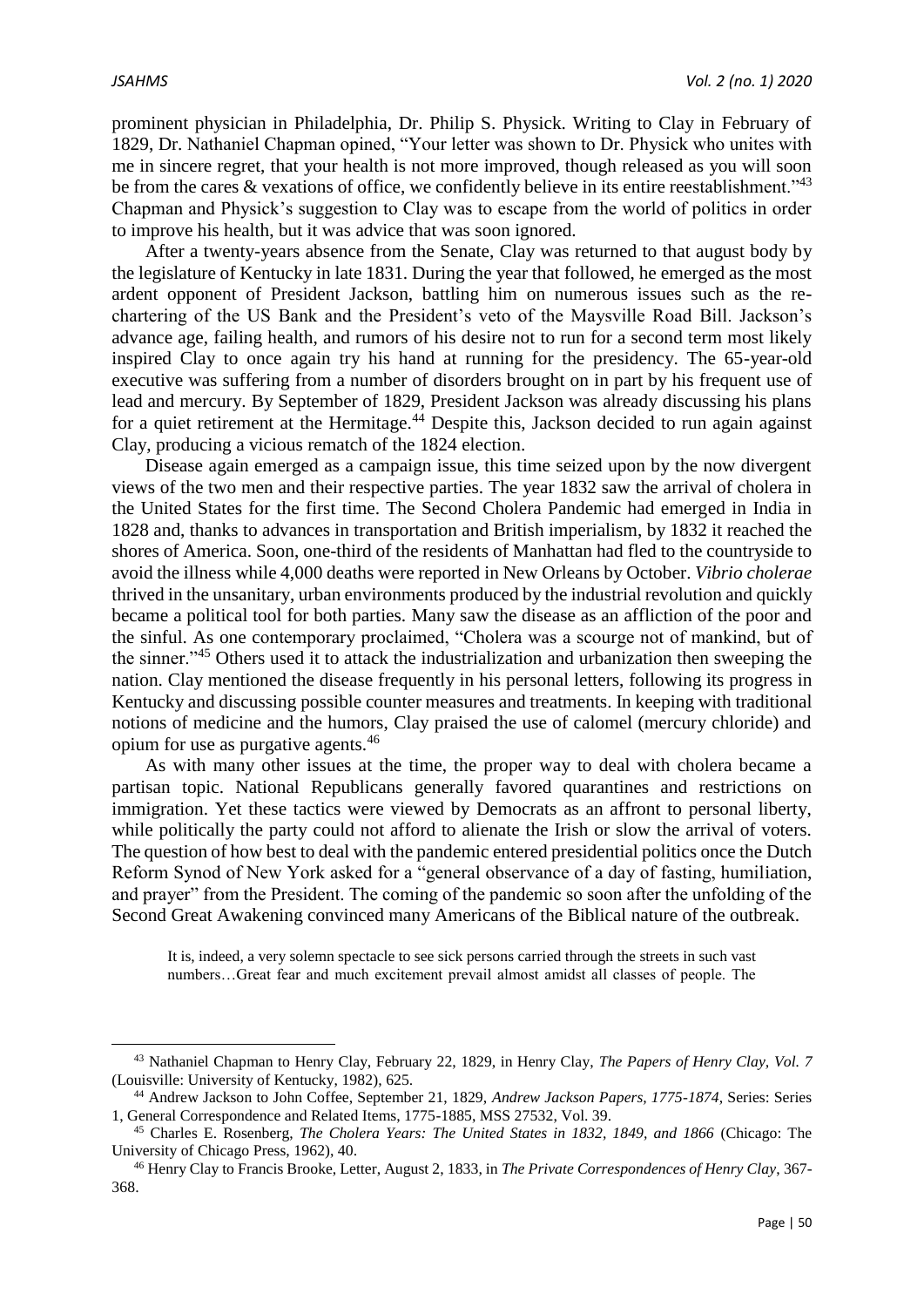cholera! The cholera! … Oh that his fear might lead the wicked inhabitants of this city to humble and unfeigned repentance.<sup>47</sup>

President Jackson's reply, written in June, harkened back to Jefferson's Danbury Letter of 1802. Though he acknowledged "the efficacy of prayer," the president doubted the constitutional wisdom of proclaiming a day of fast.<sup>48</sup> Yet his opponents were quick to point out that Washington, Adams, and Madison had all proclaimed days of fasting, making this hardly an unprecedented or unconstitutional act.

Henry Clay quickly seized upon the incident, combining it with the President's dissolution of the US Bank, to produce a formidable platform.<sup>49</sup> In Congress, Clay introduced a resolution two weeks after Jackson's letter, requesting the president to set aside a day of fasting and prayer in order to implore God to "avert from our country the Asiatic scourge which is now traversing and devastating other countries."<sup>50</sup> The Democratic Senate approved the measure the next day by a vote of thirty to thirteen, with almost half of the President's party breaking ranks to support the bill. The overwhelmingly Democratic House, though, voted to table the measure in July. Clay must have expected the bill to go no further than the Senate, but he continued his verbal assault regardless.

Upper class Whigs were not left untouched by the scourge either. William H. Maynard, a state senator from New York, was organizing a trip to Ohio in June of 1832 when he was stricken with the illness. Maynard was an influential member of the Anti-Masonic Party and was hoping to travel to the state to cement an alliance between the two main anti-Jacksonian parties. Unfortunately, his death reduced these prospects. Stronger support from the Anti-Masonic Party would have allowed Clay and his party to win New Jersey, Vermont, and possibly Ohio as well. As Clay himself lamented in a later October letter to James Brown, "The Ohio Election has gone against us… owing, as it is said, to the want of arranging a proper concert between the Anti Masons and N. Republicans."<sup>51</sup>

As the election grew closer, some newspapers once again reported Henry Clay's death from cholera.<sup>52</sup> A minor illness experienced by the senator while attending his daughter's wedding in Louisville in the fall of 1832, was soon magnified by newspapers to show that Clay had perished due to cholera. Clay had to take the unprecedented step of informing his friends that he was in fact very much alive: "You may probably hear that I caught the pestilence, and have been long since dead and buried. You are authorized to contradict, most positively, such a report if you should hear it."<sup>53</sup> Clay himself utilized the disease as a foil for his attacks on the terrors of Jacksonian Democracy: "Jacksonism! It is worse than the Cholera, because it has been more universal, and will be more durable. The Cholera performs its terrible office, and its victims are consigned to the grave, leaving their survivors uncontaminated. But Jacksonism has poisoned the whole Community, the living as well as the dead."<sup>54</sup>

Despite his hopes, Clay was defeated by Jackson, who remained popular with the public. Clay spent the next four years organizing the Whigs in opposition to President Jackson, perhaps

<sup>47</sup> Addison A. to Sanford Ferguson, July 18, 1832, in *The Ferguson-Jayne Papers, 1826 - 1938*, edited by Mary S. Briggs (Interlaken, New York: Heart of the Lakes Publishing, 1981), 80.

<sup>48</sup> Andrew Jackson to the Synod of the Reformed Church, June 12, 1832, reprinted in John Spencer Bassett, ed., *Correspondence of Andrew Jackson*, Vol. IV (Washington: Carnegie Institution, 1929), 447.

<sup>49</sup> Adam Jortner, "Cholera, Christ, and Jackson: The Epidemic of 1832 and the Origins of Christian Politics in Antebellum*" Journal of the Early Republic* 27 (Summer2007), 27.

<sup>50</sup> Henry Clay Remarks in the Senate, June 25, 1832, in *The Papers of Henry Clay, Vol. 8* (Lexington: University of Kentucky Press, 2015), 545.

<sup>51</sup> Henry Clay to James Brown, October 23, 1832, in *The Papers of Henry Clay, Vol. 8*, 587.

<sup>&</sup>lt;sup>52</sup> Jackson's well known use of newspapers to push stories, and his party's control over many of the periodicals in the nation, is reminiscent of the actions by both parties in the campaign of 1800.

<sup>53</sup> Henry Clay to James Brown, October 23, 1832, in *The Papers of Henry Clay, Vol. 8*, 587.

<sup>54</sup> Henry Clay to Alexander Coffin, June 11, 1834, in *The Papers of Henry Clay, Vol. 8*, 725.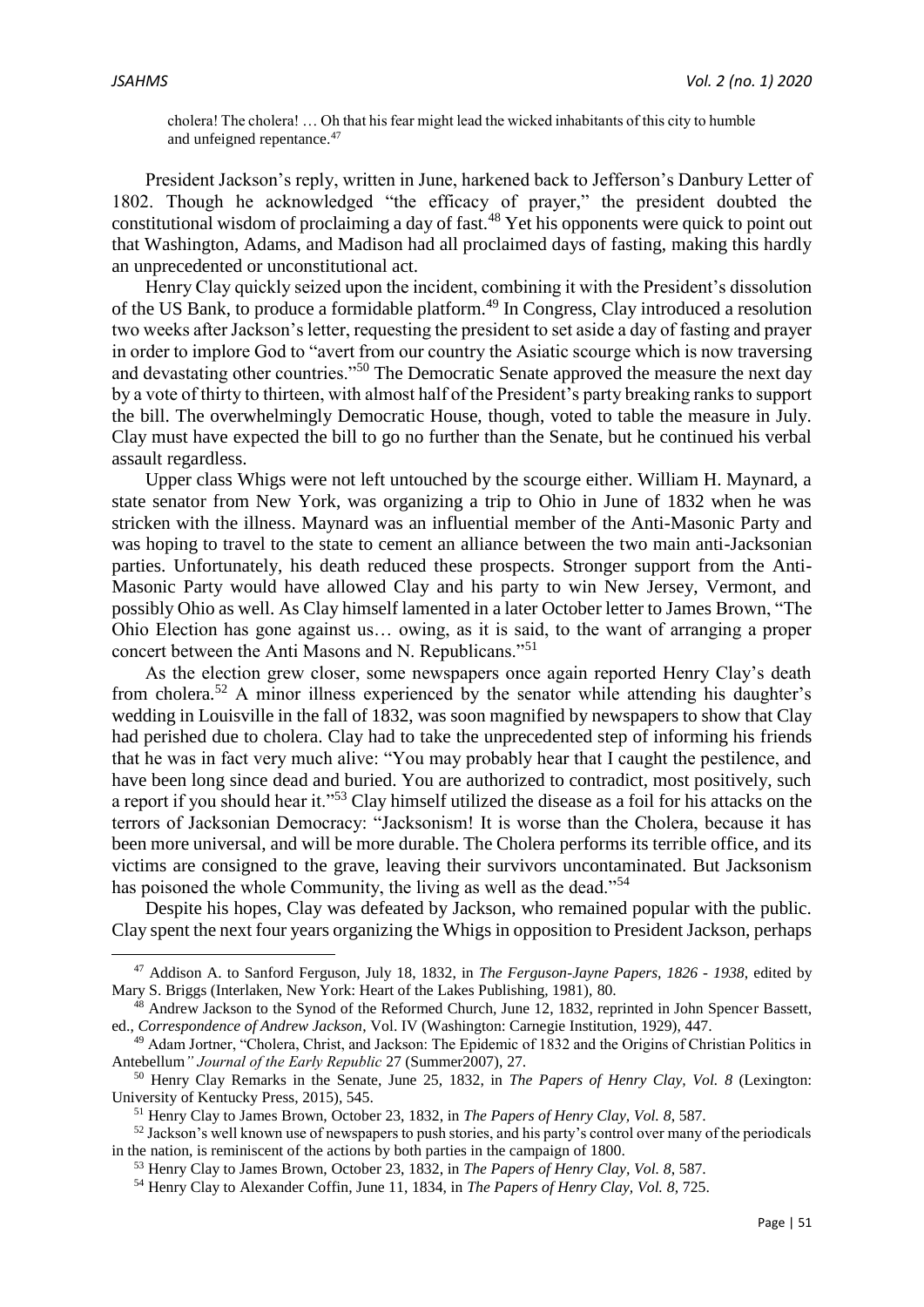hoping to run again in 1836. Yet once again, his path was influence by illness. In late 1835, he received news that his daughter Anne had fallen ill. Subsequently writing to his wife, Henry Clay admitted, "I feel very uneasy about our dear daughter, Anne. I sincerely hope that she may get well, and that all my apprehensions may prove groundless."<sup>55</sup> Clay even turned to prayer, a move quite out of character with his professed agnosticism. Unfortunately, his worst fears came to fruition as he received word on December 18 that his daughter had passed away. Struck down by the news, Clay was heard to exclaim, "Every tie to life is broken." The death of his last surviving daughter pushed Clay to consider early retirement. When combined with the lack of support in certain areas of the nation, Clay opted not to run for the presidency in 1836.<sup>56</sup>

As the election of 1840 approached, many Whigs naturally looked towards Clay to run. The Panic of 1837, twelve years of Democratic rule, and the inability of Martin Van Buren to emerge from the shadow of Andrew Jackson's presidency all seemed to bode well for a Whig victory. At the Whig Convention of 1839 held in Harrisburg, Pennsylvania, Clay faced generals William H. Harrison and Winfield Scott for the nomination. Though defeated, Clay was mollified with the party's choice of John Tyler of Virginia as the running mate. Harrison's subsequent victory and the Whig seizure of Congress, seemed to promise the return of a national bank, a new tariff policy, and a focus on internal improvements. Clay even turned down an offer to once again become the secretary of state in order to remain in Congress and push forward these pieces of legislation. Yet Harrison's sudden death only a month into his presidency shattered the hopes of the Whig party.

At the time of his inauguration, "Granny Harrison," was sixty-eight years old, the most elderly president yet. To combat Democratic suggestions that his log cabin persona meant he was uneducated and to calm fears in both parties over his age and allegations of his enfeeblement, the new president delivered a lengthy inaugural address.<sup>57</sup> Though edited down, it still stretched a record breaking two hours, keeping the aged executive outside in the bitterly cold March weather with no hat, gloves, or overcoat. A week later the President developed a cold, which quickly grew into pneumonia and pleurisy. Despite the use of laxatives, bleeding, leeches, cupping, and a Native American treatment involving the application of live snakes to his chest, the sixty-eight-years-old Harrison succumbed to either right lower lobe pneumonia and septicemia or hepatitis.<sup>58</sup>

Though his death was certainly mourned by the nation, to some it simply verified what had been presaged by many regarding Harrison's age. Henry Clay penned in a letter several weeks later,

I share with you in surprize and regret on the account of the unexpected death of the President. I cannot say that it was altogether unexpected to me; for altho' I did not anticipate it quite so early, I told some of his Cabinet that, unless he changed his habits, he could not live long.<sup>59</sup>

Perhaps Clay had even seen the possible early death of Harrison as a way to further weaken the office of the presidency, promote the Whig agenda through the cabinet, and strengthen his own power and that of Congress.

 $\overline{\phantom{a}}$ 

<sup>55</sup> Henry Clay to Lucretia Clay, November 19, 1835, in Colton, *Private Correspondence of Henry Clay,* 400- 401.

<sup>56</sup> Smith, 375, Remini, 483, and Apple, 73.

<sup>57</sup> See Ronald J. Zboray, "Gender Slurs in Boston's Partisan Press During the 1840s," *Journal of American Studies* 34, no. 3 (December 2000): 413-446.

<sup>58</sup> Michael P. Riccards, "The Presidency: In Sickness and Health," *Presidential Studies Quarterly* 7, no. 4 (Fall 1977): 220.

<sup>59</sup> Letter, Henry Clay to John L. Lawrence, April 13, 1841, quoted in Sean Wilentz, *The Rise of American Democracy: Jefferson to Lincoln* (New York: Norton, 2005), 522-523.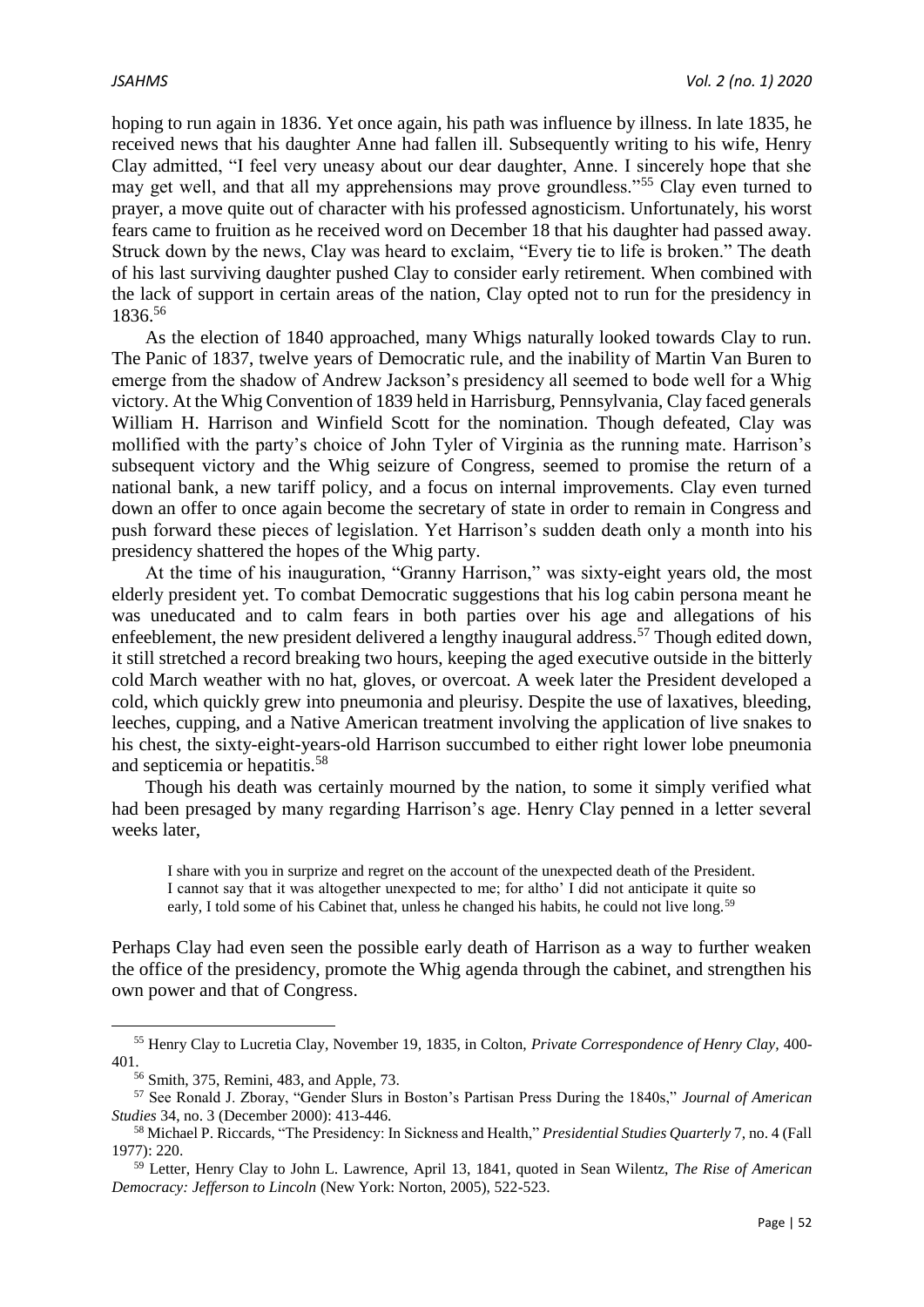What transformed the situation from a simple inconvenience for the Whigs to an outright disaster was the ascension of Vice President John Tyler. Though picked to balance out the ticket and for his perceived loyalty to Clay, the new president proved to be opposed to much of the party's agenda. His constant opposition to the economic policies of the Whig Congress earned him the enmity of his new party and prevented the return of the Bank of the United States as well as numerous other Whig projects. Political marches were organized against the president, his cabinet resigned in protest, and a move was made to impeach him.

The President's image sank to the point that an outbreak of influenza in 1843 became known as *Tyler grippe.*<sup>60</sup> As a newspaper at the time stated, "The prevailing epidemic, the 'Tyler Grippe,' has not neglected us in its visitations, and left us almost as prostrate, physically, as its great namesake is in a political point of view."<sup>61</sup> That year Henry Clay, who was also stricken with the disease, commiserated with a friend who had likewise been afflicted by the illness. "I sympathize with you in your suffering under the Tyler Grippe. I too have had it, and I found it as mean & insidious as its detestable name implies."<sup>62</sup>

Harrison's death and Tyler's betrayal opened a path for Clay to once again seek his party's nomination in 1844. Yet his advanced age of sixty-seven and his frequent bouts of illness over the years led to concerns about his viability following the health impaired presidencies of Jackson and Harrison. Epes Sargent, in his campaign biography of the candidate, made sure to note that

Notwithstanding his varied and arduous labors, tasking his mental and physical powers to an extraordinary degree, and the several periods of dangerous illness, to which he has been subject, he bears in his personal appearance the promise of a vigorous, healthful, and protracted old age.<sup>63</sup>

Yet in the end, a number of factors combined to cause Clay to lose the election to James K. Polk, a victory that helped to cement a generation of Manifest Destiny expansionism for the nation. The Kentuckian opposed both the policy and its associated wars for a number of reasons, including its tendency to spread pestilence: "War unhinges society, disturbs its peaceful and regular industry, and scatters poisonous seeds of disease and immorality, which continue to germinate and diffuse their baneful influence long after it has ceased."<sup>64</sup>

All of the various events and political episodes of his life were also framed by the mental illness which also stalked the Clay family. In 1830, his twenty-eight-year-old eldest son, Theodore, was confined to an insane asylum. Already infamous for his excessive gambling and disinterest in general employment, Theodore was arrested following his stalking of a young girl. Having broken into the girl's home at night he threatened her father with a pistol, demanding a marriage. Theodore spent the next forty years largely within mental asylums, experiencing treatment that only worsened his condition. Fifteen years later, in 1845, Clay's youngest son, John Morrison Clay, was likewise confined to a mental asylum. "He exhibited strong and unequivocal demonstration of derangement, and I understand manifested it more decisively than his unfortunate brother did when he was first put in the Hospital."<sup>65</sup> One last tragedy to befall the sons of Henry Clay affected his own namesake whose wife, Julia died shortly after delivering her fifth child in 1840. Driven into deep depression, Henry, Jr., largely

1

<sup>60</sup> Zachariah Frederick Smith, *The History of Kentucky: From its Earliest Discovery and Settlement to its Historic Characters* (Louisville, Kentucky: Courier Journal Job Printing Company, 1892), 845.

<sup>61</sup> *Sunbury American Journal,* July 29, 1843, 2.

<sup>62</sup> Henry Clay to John M. Berrien, September 4, 1843, in *The Papers of Henry Clay 9*, 859.

<sup>63</sup> Epes Sargent, *The Life and Public Services of Henry Clay* (New York: Greeley, 1844), 79. <sup>64</sup> Remini, 692.

<sup>65</sup> Henry Clay to Henry Clay, Jr., April 8, 1845, in *The Papers of Henry Clay, Vol. 10* (Lexington: University of Kentucky Press, 1991), 215.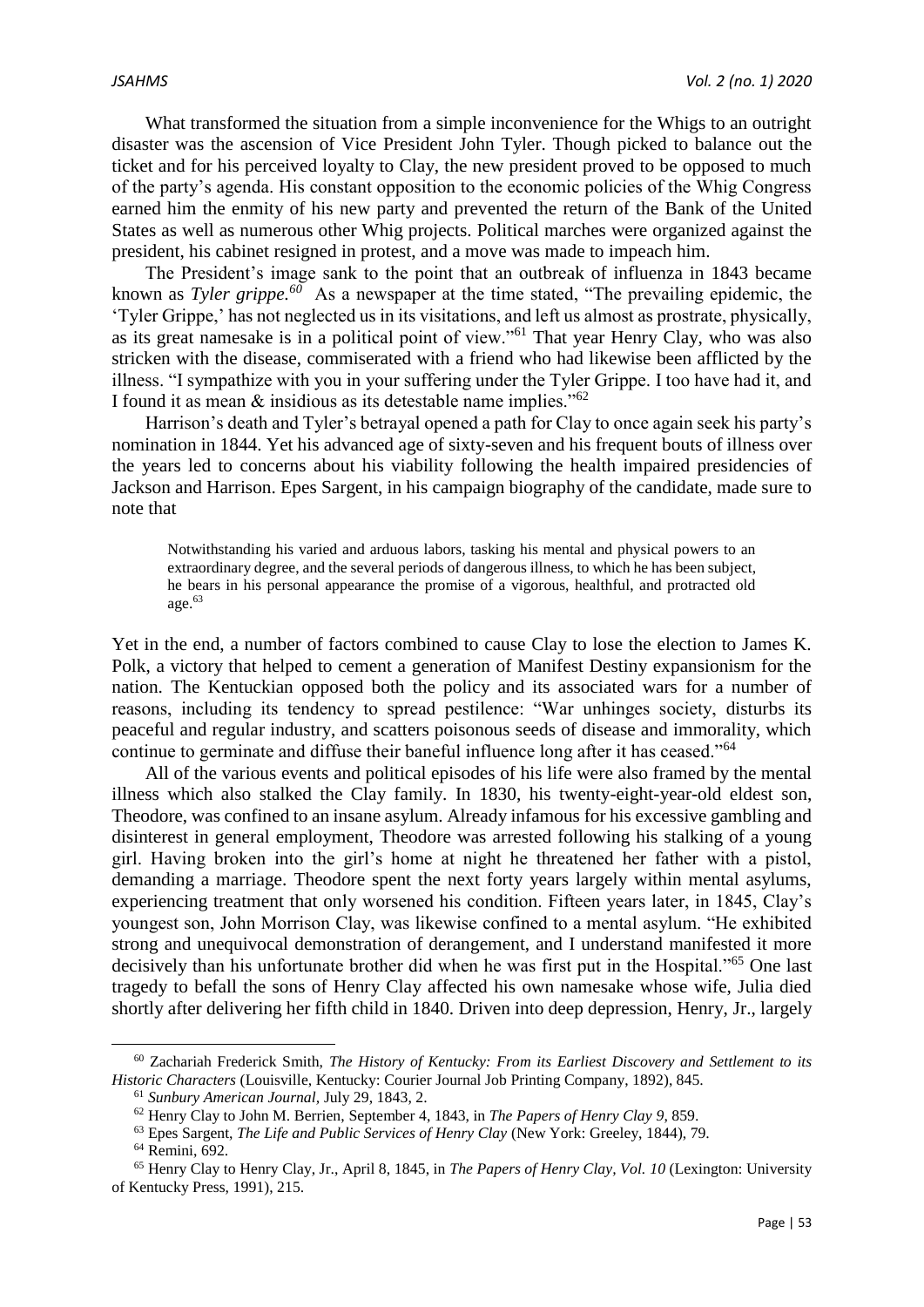abandoned his children and drifted aimlessly for years. The U.S.-Mexican War, though opposed by his father, seemed to offer a purpose to the young man and he enlisted in 1846. An illness kept him off of the battlefield and within Taylor's headquarters for much of this time in the war, ensuring his relative safety.<sup>66</sup> Yet a slight improvement resulted in his return to his Kentucky regiment and his subsequent death at the Battle of Buena Vista in February of 1847. Due to the delays associated with communication at the time, Henry Clay's last letter from his son, referenced in a missive to James Brown Clay in late February, mentioned his "bad spirits, owing to his having no prospect of active service."<sup>67</sup>

His string of electoral losses did little to slow the legislative career of Henry Clay. During the Whig convention held in Philadelphia in 1848, he campaigned vigorously for the nomination, emerging a close second to General Zachary Taylor on the first ballot. Yet the usual concerns over his habits, regional unpopularity, and health all served to prevent any momentum behind his candidacy. In fact, Henry Clay was unable to even vote for Taylor during the general election "because he was confined to his bed for most of November for an unspecified illness."<sup>68</sup> Likewise, the cholera outbreak of 1848 prevented an extended meeting between the two men in New Orleans after the latter's victory. Clay wrote in January of 1849 that "[t]he breaking out cholera here prevented my meeting General Taylor in this city, as had been expected."<sup>69</sup> Despite these limitations, the election of the Whig Taylor promised some hope to Clay and the party despite Congress remaining in Democratic hands.<sup>70</sup>

Almost immediately a major political crisis arose as California sought to be admitted as a state into the Union. The proposed state was bisected by the Missouri Compromise line, which had been negotiated by Clay in 1820. Likewise, concerns over the need to empower the Fugitive Slave Provision of the Constitution threatened to push the country towards civil war. The great compromisers of the previous generations were unable to reach an agreement on how best to defuse the situation and President Taylor, though a Southerner, stood opposed to any deal, wishing only to see California and New Mexico admitted as two large, free states.<sup>71</sup> A convention was soon called in Nashville to discuss the possibility of secession, while in March of 1850 Daniel Webster wrote that, "Hence I fear, the administration is doomed, & the Whig party doomed with it."72

Once again, disease proved to be the influential factor that directed history. Both Calhoun and Clay were stricken with tuberculosis, the former so sick that his speeches on the subject had to be read by others in Congress as he was too infirm to attend. Calhoun died first, in March, thus removing his objections to the bill, preventing immediate secession, and allowing moderates to seize control of the southern Democratic wing of Congress. As one periodical opined several months before, "If he were to die at this time, his death would be a blessing to the Union […] it is a blessing his voice has not been heard in Congress this session on the Slavery question, for we believe it would only have served to…strengthen the disunion faction."<sup>73</sup> Clay's inability to push through the bill when combined with his own enfeebled condition, led to his withdrawal from the Senate in August to be replaced by Stephen Douglas of Illinois, a younger and more moderating influence.

1

<sup>66</sup> Zachary Taylor to Henry Clay, March 1, 1847 in *The Papers of Henry Clay, Vol. 10*, 312.

<sup>67</sup> Henry Clay to James Brown Clay (Feb. 24, 1847) in *The Papers of Henry Clay, Vol. 10*, 310.

<sup>68</sup> *Lexington Observer & Kentucky Reporter,* November 29, 1848.

<sup>69</sup> Henry Clay to Thomas B. Stevenson, January 31, 1849, in Colton, *Private Correspondence of Henry Clay*, 584.

<sup>&</sup>lt;sup>70</sup> Former president Polk himself succumbed to the disease, most likely following a visit to New Orleans, in June of 1849.

<sup>71</sup> *New York Daily Tribune,* July 12, 1850, 4.

<sup>72</sup> Daniel Webster to Jonathan Prescott Hall, May 18, 1850, in Rachel Shelden, *Washington Brotherhood: Politics, Social Life, and the Coming of the Civil War* (Durham: UNC Press, 2013), 74-75.

<sup>73</sup> "John C. Calhoun," *The Evansville Daily Journal,* March 7, 1850, 2.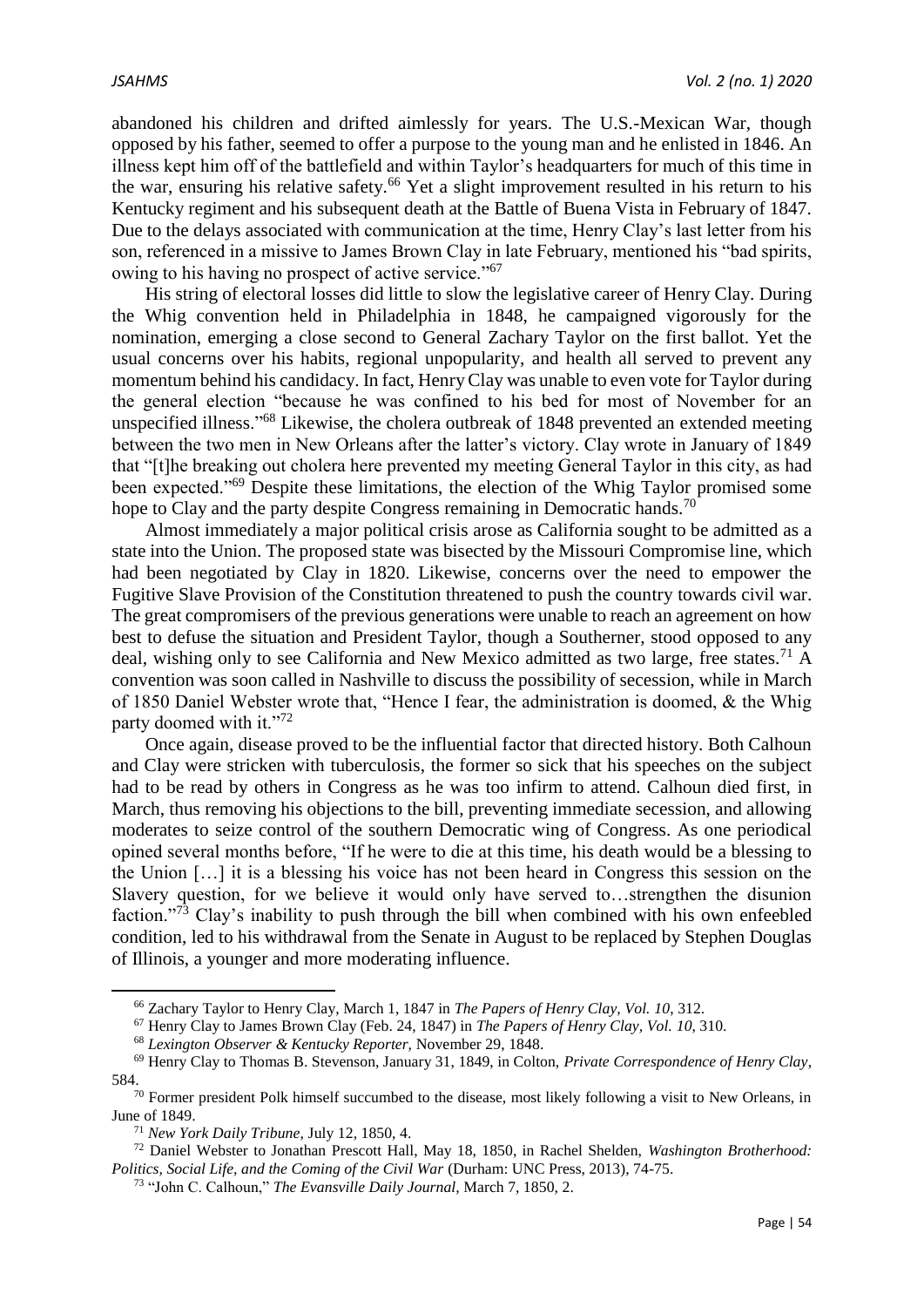Perhaps equally important to the success of the compromise was the illness and death of President Taylor on July 9, 1850. While attending a Fourth of July celebration at the Washington Monument, Taylor

called for some refreshments, and ate heartily of cherries and wild berries, which he washed down with copious draughts of iced milk and water. At dinner he applied himself again to the cherries…and in an hour was seized by cramps, which soon took the form of violent cholera morbus.<sup>74</sup>

Attempts by his doctors to save him probably only worsened his condition. While the exact cause of his demise is unimportant, his removal as a stumbling block to the impending compromise was historically valuable.

The new president, Millard Fillmore, was more amenable to the compromise, because he thought that it would preserve the union.<sup>75</sup> As well, Clay's replacement, Stephen Douglas, was able to pass the bill as a series of measures, thus piecing together various coalitions to achieve the compromise. Clay's absence due to illness proved to be more valuable to the compromise than his presence. Thanks to tuberculosis and acute gastroenteritis, North and South were placated and civil war was averted for another decade. In fact, it is not hyperbole to state that the Compromise of 1850 helped to win the war for the North. The South would have arguably stood a much better chance of successfully seceding in 1850. Many of the advantages of population, railroad, and industry, as well as the fervent abolitionism of sections of the Republican Party, emerged only in the latter half of the 1850s. Every year that revolt was delayed by the passage of the compromise helped to further increase the North's prospects of victory.<sup>76</sup>

Clay himself did not long survive this last, great victory, finally succumbing to tuberculosis in June of 1852. Writing to his son, James Brown Clay, in April of that year, the elder statesman mentioned, "My health continues very feeble, so much so that I write with no comfort or ease as you may infer from this letter being written by the pen of a friend…My own own [sic] opinion of the case is less favorable than that of my physicians."<sup>77</sup> The man who had received his start as the pen of George Wythe was closing his career in the mold of his mentor. Shortly before noon on June 29, Clay fell victim to tuberculosis.

Henry Clay's life was intersected by various episodes of mental and physical illness. His initial rise in Virginia and Kentucky society stemmed in large part from the ill-health of George Wythe. Likewise, the deaths of his own children during the arduous journeys to Washington helped to solidify his staunch support of internal improvements. Finally, sickness helped to push him towards the presidency, achieve the final compromise of his life and preserve the union which he loved so dearly. Disease and its impact on individuals and larger historical events is an often understudied subject, something that is especially true concerning the life of Henry Clay.

To fully understand history and the impact of varied factors on the lives of individuals, larger social trends, and momentous events, effort should always be made to the analyze the part played by illness. While investigations into the role played by economics, race, gender, resources, etc. are valuable, a focus on more biological and natural elements such as pestilence should receive equal attention. Humans are at the mercy of nature, and perhaps their greatest

<sup>74</sup> Henry Montgomery, *The Life of Major General Zachary Taylor* (Auburn, NY: Derby, Miller & Company, 1850), 425-426.

<sup>75</sup> See Millard Fillmore's speech in the *Anti-Slavery Bugle*, December 7, 1850, 3.

<sup>76</sup> For complete coverage of the compromise and its impact on the impending war, see John C. Waugh's *On the Brink of Civil War: The Compromise of 1850 and How it Changed the Course of American History* (New York: Rowman and Littlefield, 2003).

<sup>77</sup> Henry Clay to James Brown Clay, April 10, 1852, in *The Papers of Henry Clay, Vol. 10*, 964.